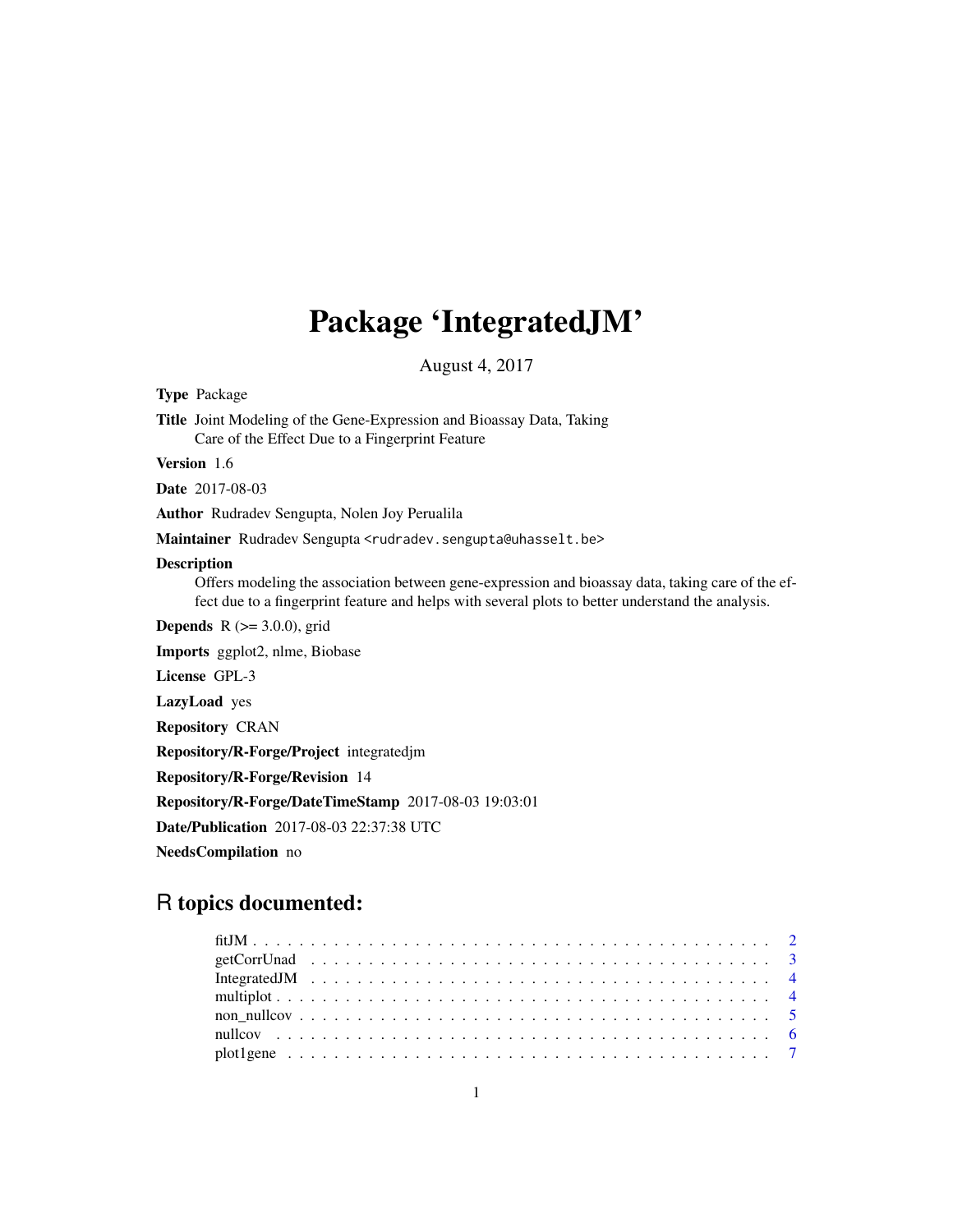<span id="page-1-0"></span>

| Index |  |  |  |  |  |  |  |  |  |  |  |  |  |  |  |  |  |  |  |  |  |
|-------|--|--|--|--|--|--|--|--|--|--|--|--|--|--|--|--|--|--|--|--|--|
|       |  |  |  |  |  |  |  |  |  |  |  |  |  |  |  |  |  |  |  |  |  |
|       |  |  |  |  |  |  |  |  |  |  |  |  |  |  |  |  |  |  |  |  |  |
|       |  |  |  |  |  |  |  |  |  |  |  |  |  |  |  |  |  |  |  |  |  |
|       |  |  |  |  |  |  |  |  |  |  |  |  |  |  |  |  |  |  |  |  |  |
|       |  |  |  |  |  |  |  |  |  |  |  |  |  |  |  |  |  |  |  |  |  |

fitJM *fitJM*

#### Description

The fitJM function fits the model for all the genes for a specific bio-activity vector and a particular fingerprint feature.

#### Usage

fitJM(dat, responseVector, covariate = NULL, methodMultTest)

#### Arguments

| dat       | Contains the gene expression data matrix for all the genes - can be a matrix or<br>an expression set.    |
|-----------|----------------------------------------------------------------------------------------------------------|
|           | response Vector Vector containing the bio-activity data.                                                 |
| covariate | Vector of 0's and 1's, containing data about the fingerprint feature.                                    |
|           | methodMultTest Character string to specify the multiple testing method. Default is the BH-FDR<br>method. |

#### Details

The default for the covariate parameter is NULL and if no covariate is specified it returns a data frame containing 5 variables, named as "Pearson","Spearman","p", "adj-p","logratio" and the data frame is ordered based on the column "p" which is the p-value obtained from the Log-Ratio Test. If there is a covariate, then the output is a dataframe containing 13 variables for all the genes,named as "adjPearson","adjSpearman","pPearson","Pearson", "Spearman", "pAdjR", "CovEffect1", "adjPeffect1", "CovEffect2", "adjPeffect2", "rawP1", "rawP2","logratio" and sorted based on "rawP1" and "pPearson" which are p-value corresponding to the effect of the fingerprint feature on the gene expression data as obtained from the t-table after fitting the model using gls and the p-value obtained from the Log-Ratio Test, respectively. In the first case without any covariate it calls the nullcov function inside it, otherwise the non\_nullcov function is called to do the analysis.

#### Value

A data frame, containing the results of the model, to be used later for plots or to identify the top genes.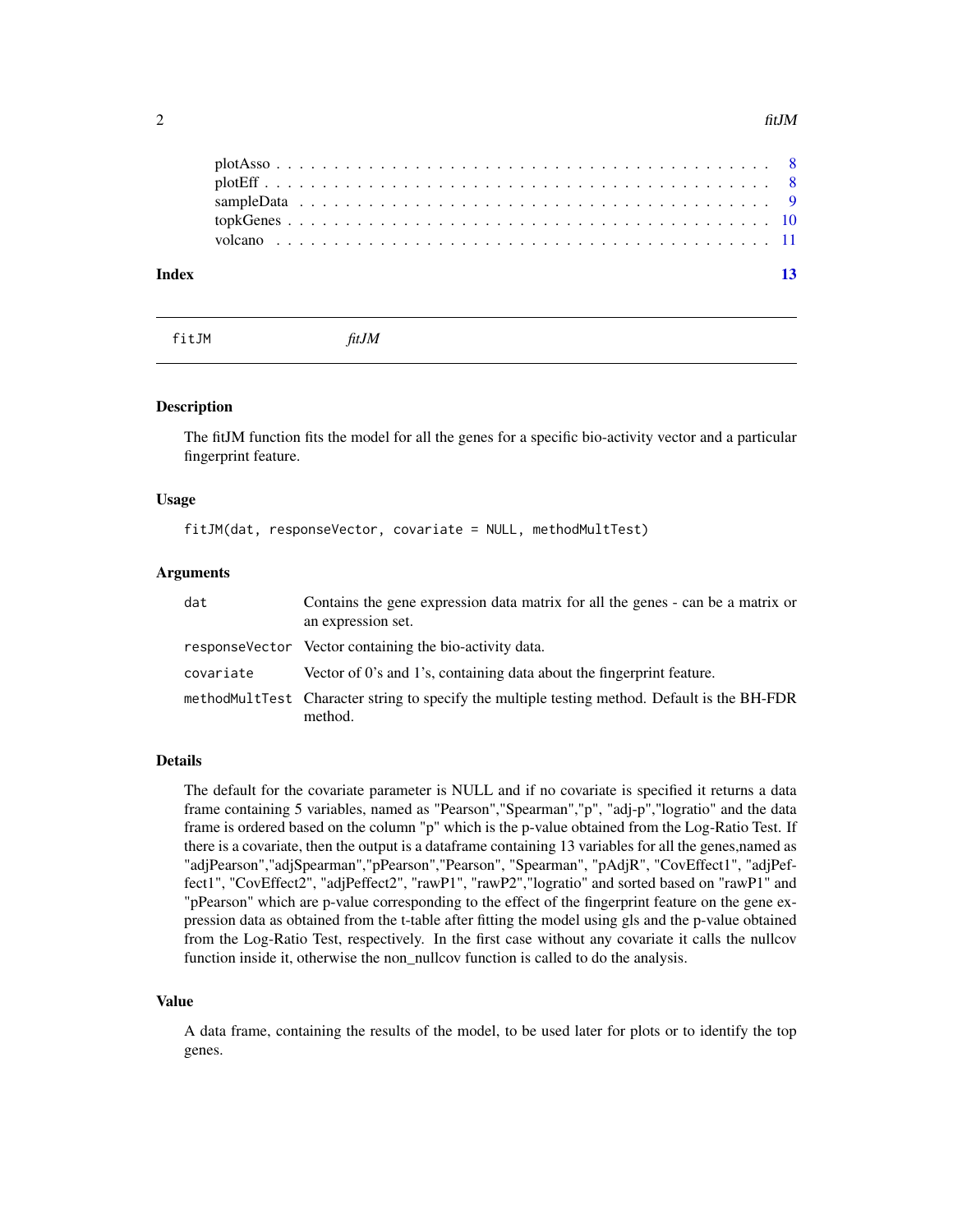#### <span id="page-2-0"></span>getCorrUnad 3

#### Examples

```
## Not run:
jmRes <- fitJM(dat=gene_eset,responseVector=activity,methodMultTest='fdr')
jmRes <- fitJM(dat=gene_eset,responseVector=activity,covariate = fp,methodMultTest='fdr')
```
## End(Not run)

getCorrUnad *getCorrUnad*

#### Description

The getCorrUnad function is a support function for the function plot1gene.

#### Usage

```
getCorrUnad(geneName, fp, fpName, responseVector, dat, resPlot)
```
#### Arguments

| geneName | Character string, specifying the name of the gene.                                                        |
|----------|-----------------------------------------------------------------------------------------------------------|
| fp       | Vector containing 0's and 1's - the data about the fingerprint feature.                                   |
| fpName   | Character string, used to make the title of the plots. If not specified, the plot title<br>will be blank. |
|          | response Vector Vector containing the bio-activity data.                                                  |
| dat      | Contains the gene expression data matrix for all the genes - can be a matrix or<br>an expression set.     |
| resPlot  | Logical. If TRUE, creates the plot data for the residual plot                                             |

#### Details

Works as a support function for plot1gene.

#### Value

A list containing the data to create the respective plots and the unadjusted association between the gene expression and bio-activity data.

#### Examples

```
## Not run:
getCorrUnad(geneName="Gene21",fp=fp,fpName="Fingerprint",
responseVector=activity,dat=gene_eset,resPlot=TRUE)
```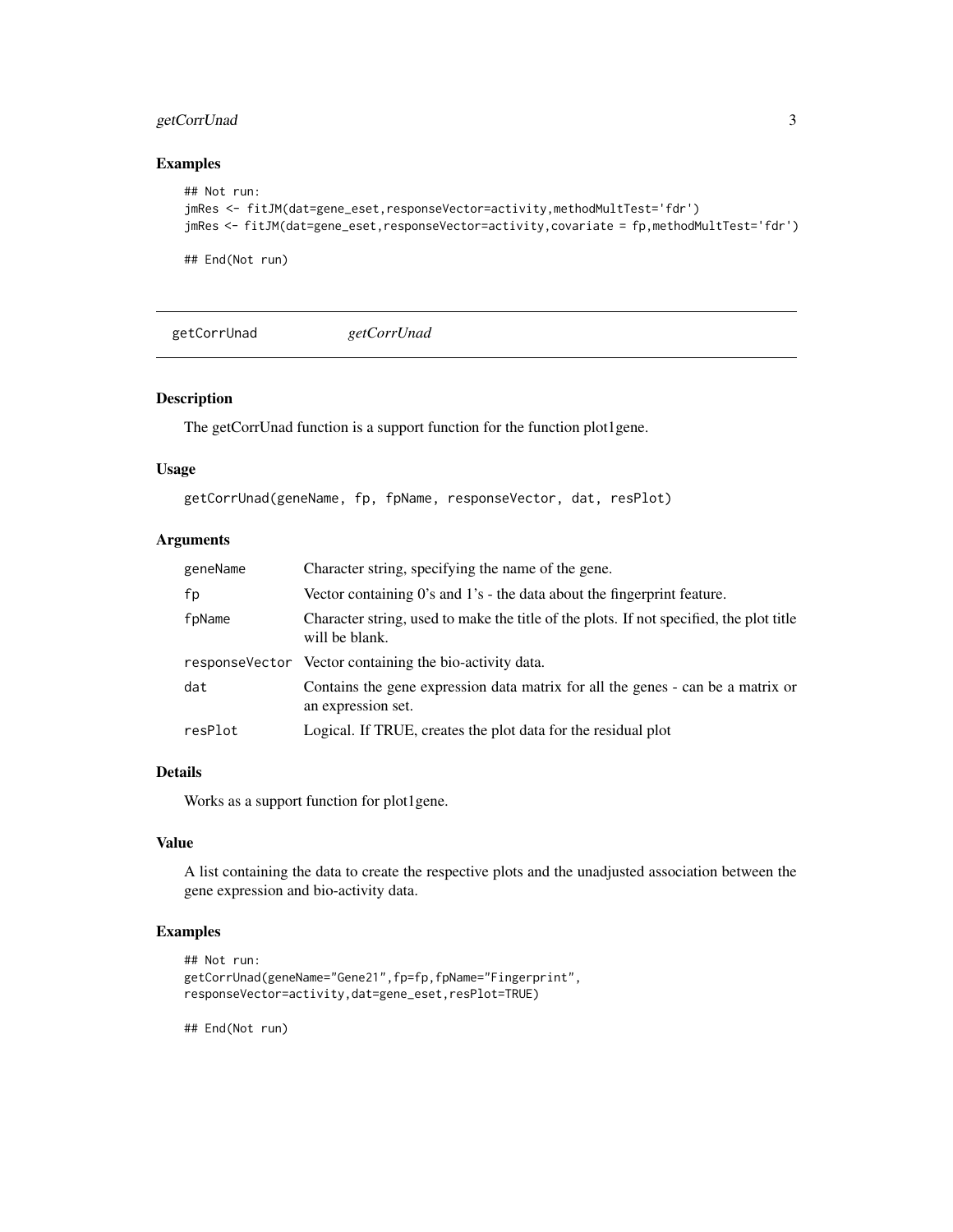<span id="page-3-0"></span>

#### Description

The IntegratedJM package contains the functions to fit the Joint Model, to classify the genes based on different criteria and necessary plot functions.

multiplot *multiplot*

#### Description

The multiplot function plots multiple ggplots in the same window.

#### Usage

 $multiplot(..., \text{cols} = 1)$ 

#### Arguments

| $\cdots$ | ggplot2 objects, separated by comma.                              |
|----------|-------------------------------------------------------------------|
| cols     | Integer, specifying the number of plots in one row in the layout. |

#### Details

Plots multiple ggplots in the same window - multiplot(p1,p2,p3,p4, cols=2) is similar to the standard R notation par(mfrow= $c(2,2)$ ).

#### Value

Creates multiple ggplots in same window

#### Examples

```
## Not run:
multiplot(p1,p2,p3,cols=3)
```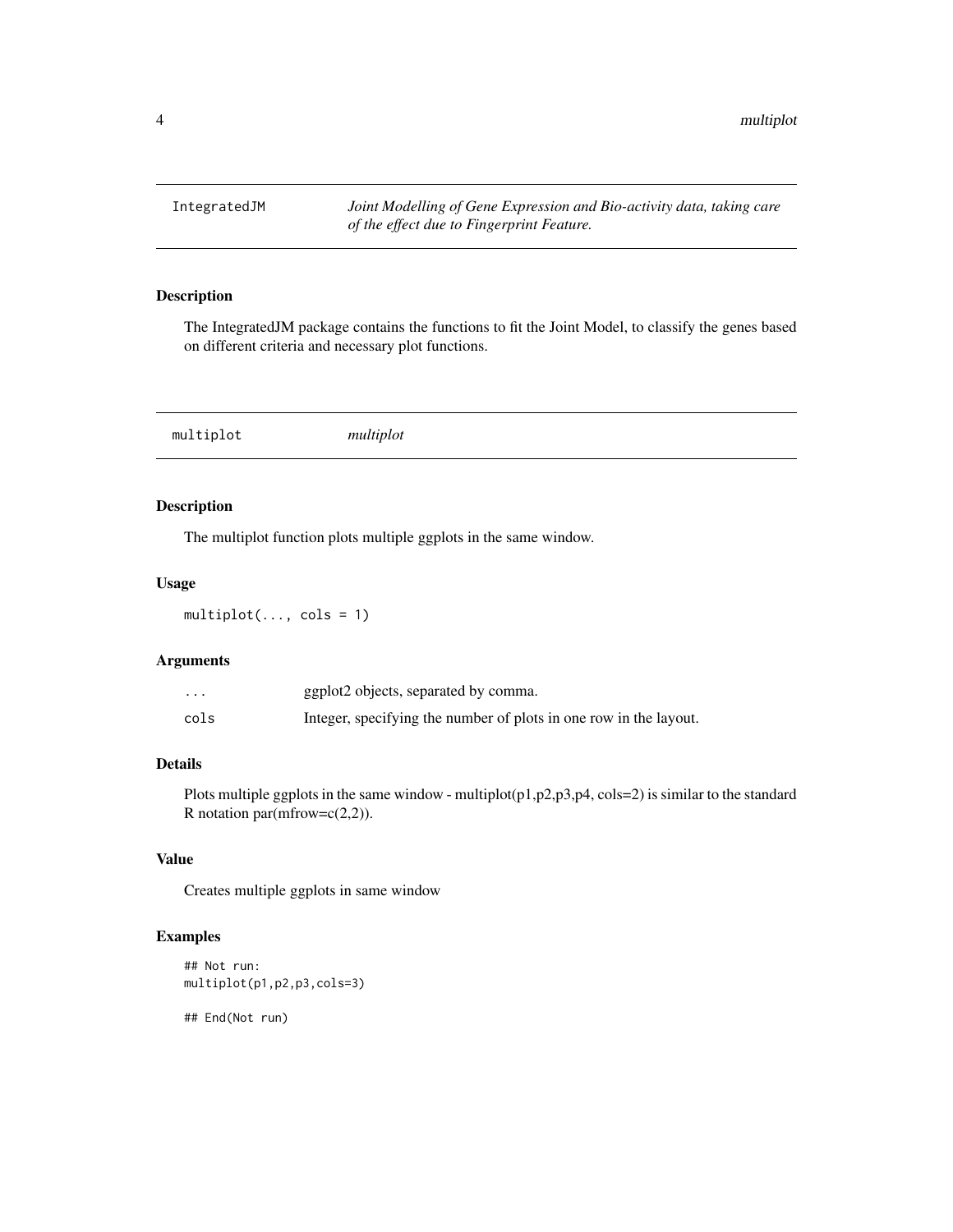<span id="page-4-0"></span>non\_nullcov *non\_nullcov*

#### Description

The non\_nullcov function is called while fitting the model when the covariate is specified in the fitJM function. It returns a data.frame containing the results after fitting the model. The output of this function is also the output of the fitJM function.

#### Usage

```
non_nullcov(dat, responseVector, covariate, methodMultTest, data_type)
```
#### Arguments

| dat       | Contains the gene expression data matrix for all the genes - can be a matrix or<br>an expression set. |
|-----------|-------------------------------------------------------------------------------------------------------|
|           | response Vector Vector containing the bio-activity data.                                              |
| covariate | Vector of 0's and 1's, containing data about the fingerprint feature.                                 |
|           | methodMultTest Character string to specify the multiple testing method.                               |
| data_type | Binary, specifying the type of the parameter dat: $0$ - expression Set, $1$ - matrix.                 |

#### Details

Fits the model, adjusting for the covariate effect, using gls, calculates the correlation, p-values, adjusted p-values (based on the multiple testing method) and logratio from LRT and returns the required results.

#### Value

A data frame, containing the results of the model - same as the output of the fitJM function.

#### Examples

```
## Not run:
non_nullcov(dat=gene_eset,responseVector=activity,covariate=fp,methodMultTest='fdr',data_type=0)
```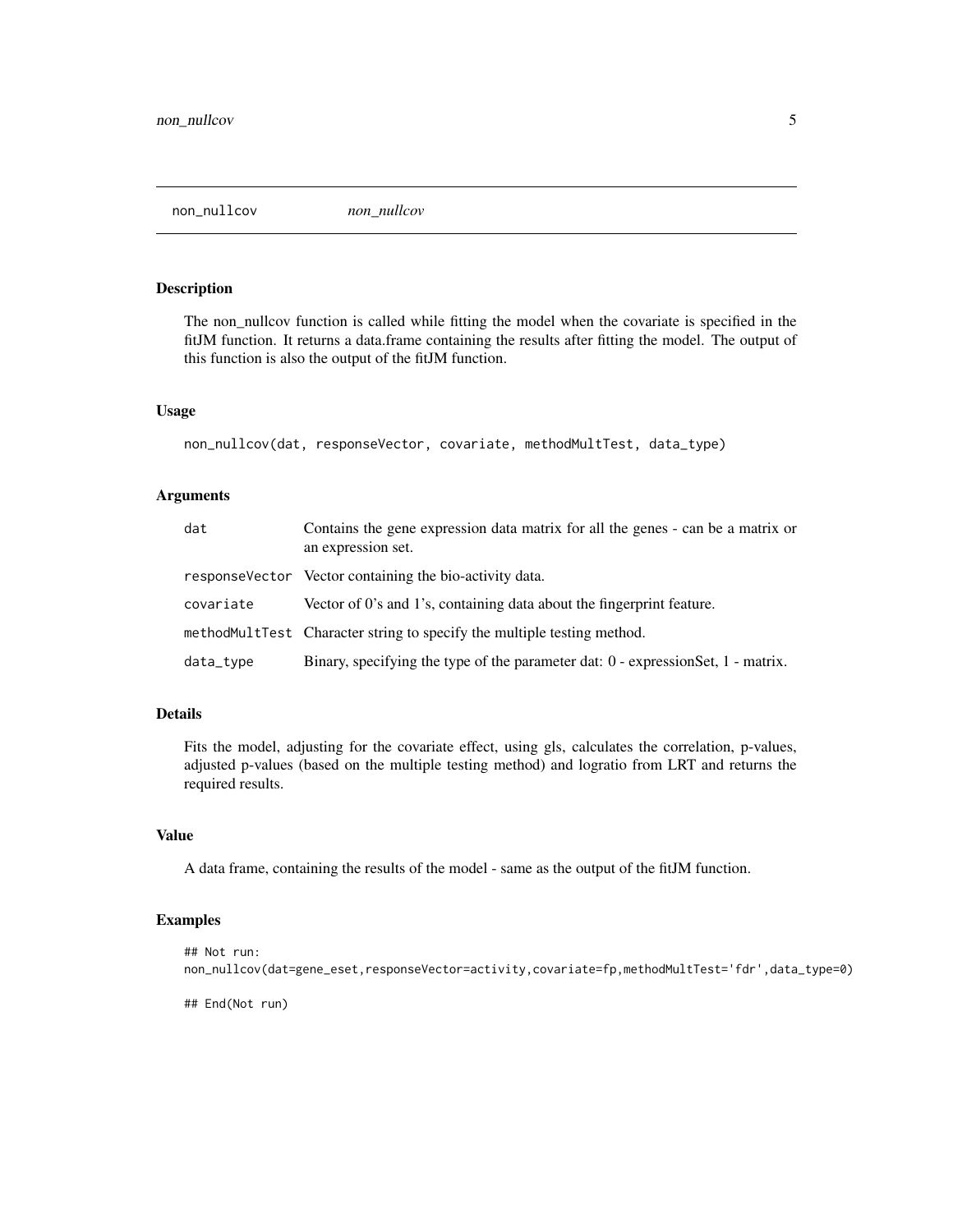<span id="page-5-0"></span>nullcov *nullcov*

#### Description

The nullcov function is called while fitting the model when there no covariate is specified in the fitJM function. It returns a data.frame containing the results after fitting the model. The output of this function is also the output of the fitJM function.

#### Usage

nullcov(dat, responseVector, methodMultTest, data\_type)

#### Arguments

| dat       | Contains the gene expression data matrix for all the genes - can be a matrix or<br>an expression set.    |
|-----------|----------------------------------------------------------------------------------------------------------|
|           | response Vector Vector containing the bio-activity data.                                                 |
|           | methodMultTest Character string to specify the multiple testing method. Default is the BH-FDR<br>method. |
| data_type | Binary, specifying the type of the parameter dat: $0$ - expression Set, $1$ - matrix.                    |

#### Details

Fits the model using gls, calculates the correlation, p-values, adjusted p-values (based on the multiple testing method) and logratio from LRT and returns the required results.

#### Value

A data frame, containing the results of the model - same as the output of the fitJM function.

#### Examples

```
## Not run:
nullcov(dat=gene_eset,responseVector=activity,methodMultTest='fdr',data_type=0)
## End(Not run)
```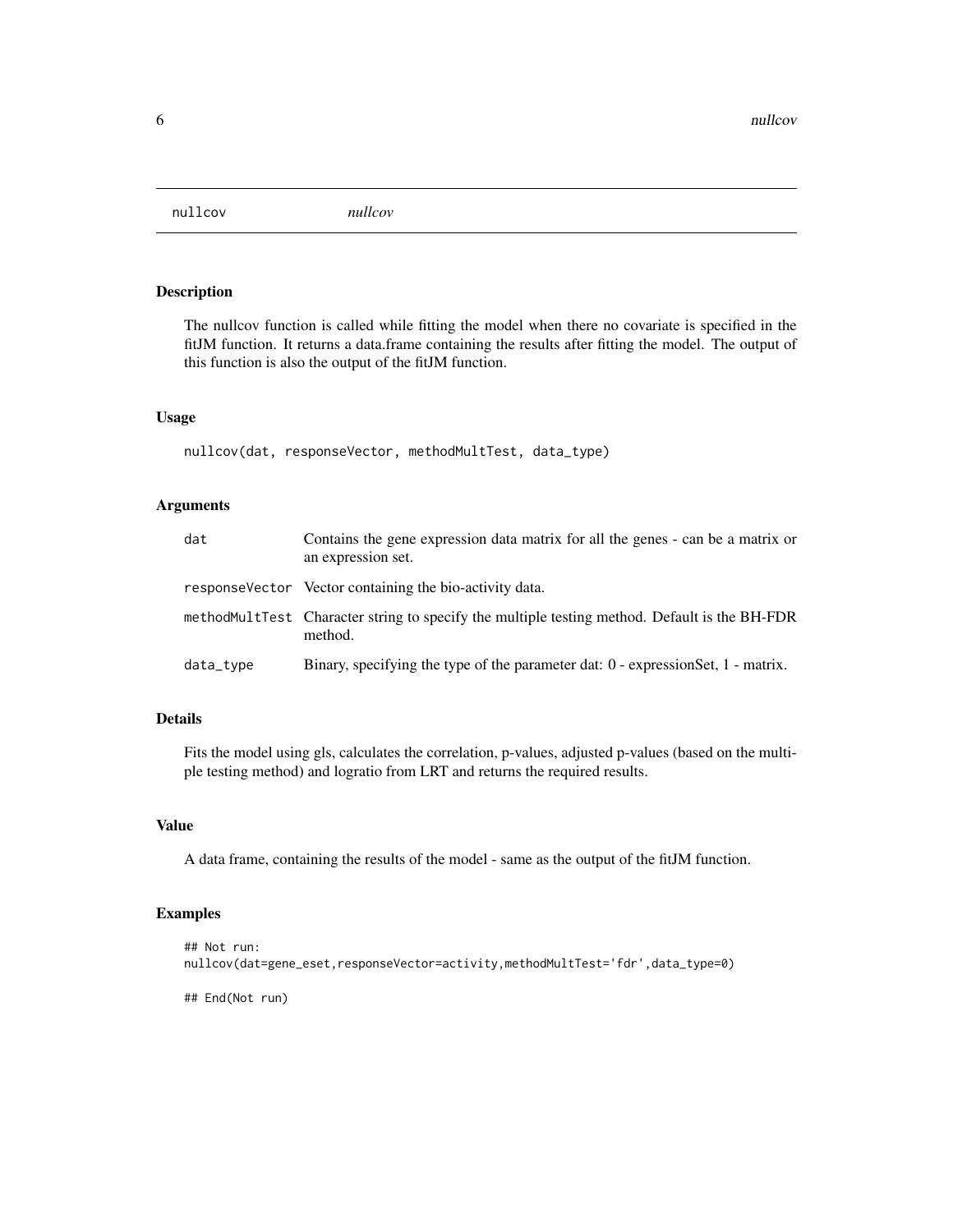<span id="page-6-0"></span>plot1gene *plot1gene*

#### Description

The plot1gene function plots the data for a single gene.

#### Usage

```
plot1gene(geneName, fp, fpName = "", responseVector, dat, resPlot = TRUE,
 colP = "blue", colA = "white")
```
#### Arguments

| geneName | Character string, specifying the name of the gene.                                                        |
|----------|-----------------------------------------------------------------------------------------------------------|
| fp       | Vector containing $0$ 's and $1$ 's $\overline{\phantom{a}}$ the data about the fingerprint feature.      |
| fpName   | Character string, used to make the title of the plots. If not specified, the plot title<br>will be blank. |
|          | response Vector Vector containing the bio-activity data.                                                  |
| dat      | Contains the gene expression data matrix for all the genes - can be a matrix or<br>an expression set.     |
| resPlot  | Logical. If TRUE, also plots the residual from the gls fit. Default is TRUE.                              |
| colP     | Character string, specifying the colour for the 1's in the fp parameter. Default is<br>blue.              |
| colA     | Character string, specifying the colour for the 0's in the fp parameter. Default is<br>white.             |

#### Details

Calls the getCorrUnad function and creates the plot(s) accordingly.

#### Value

Creates a plot

#### Examples

```
## Not run:
plot1gene(geneName="Gene21",fp=fp,fpName="Fingerprint",responseVector=activity,dat=gene_eset)
```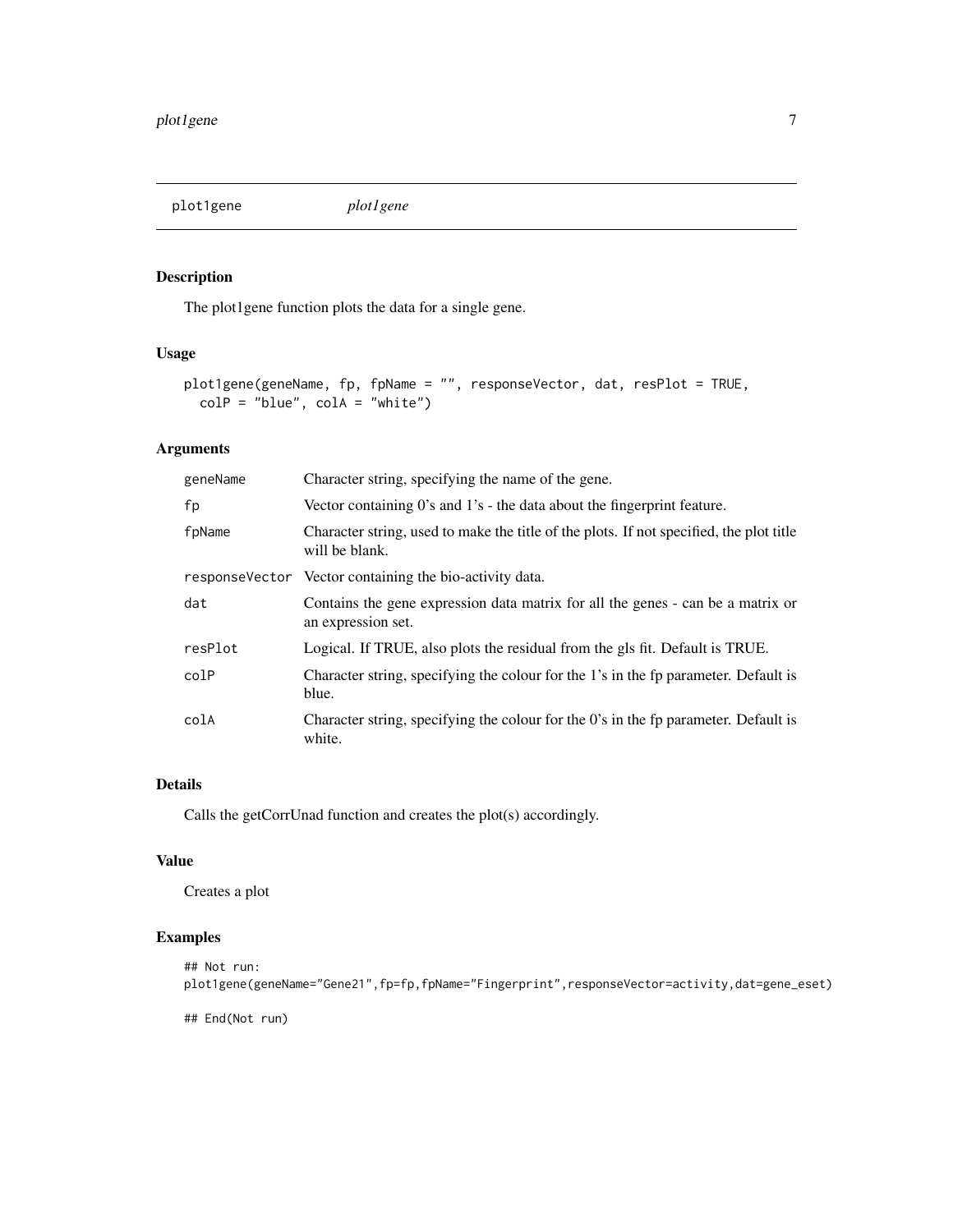<span id="page-7-0"></span>plotAsso *plotAsso*

#### Description

The plotAsso function is used to plot the unadjusted association vs the adjusted association for all the genes.

#### Usage

plotAsso(jointModelResult, type)

#### Arguments

jointModelResult Data frame, containing the results from the fitJM function. type Character string, specifying the type of association - Pearson or Spearman.

#### Details

Plots the unadjusted association vs the adjusted association for all the genes.

#### Value

Creates a plot

#### Examples

```
## Not run:
plotAsso(jointModelResult=jmRes,type="Pearson")
```
## End(Not run)

plotEff *plotEff*

#### Description

The plotEff function is used to plot the fingerprint effect on gene expression vs the adjusted association for all the genes.

#### Usage

```
plotEff(jointModelResult, type)
```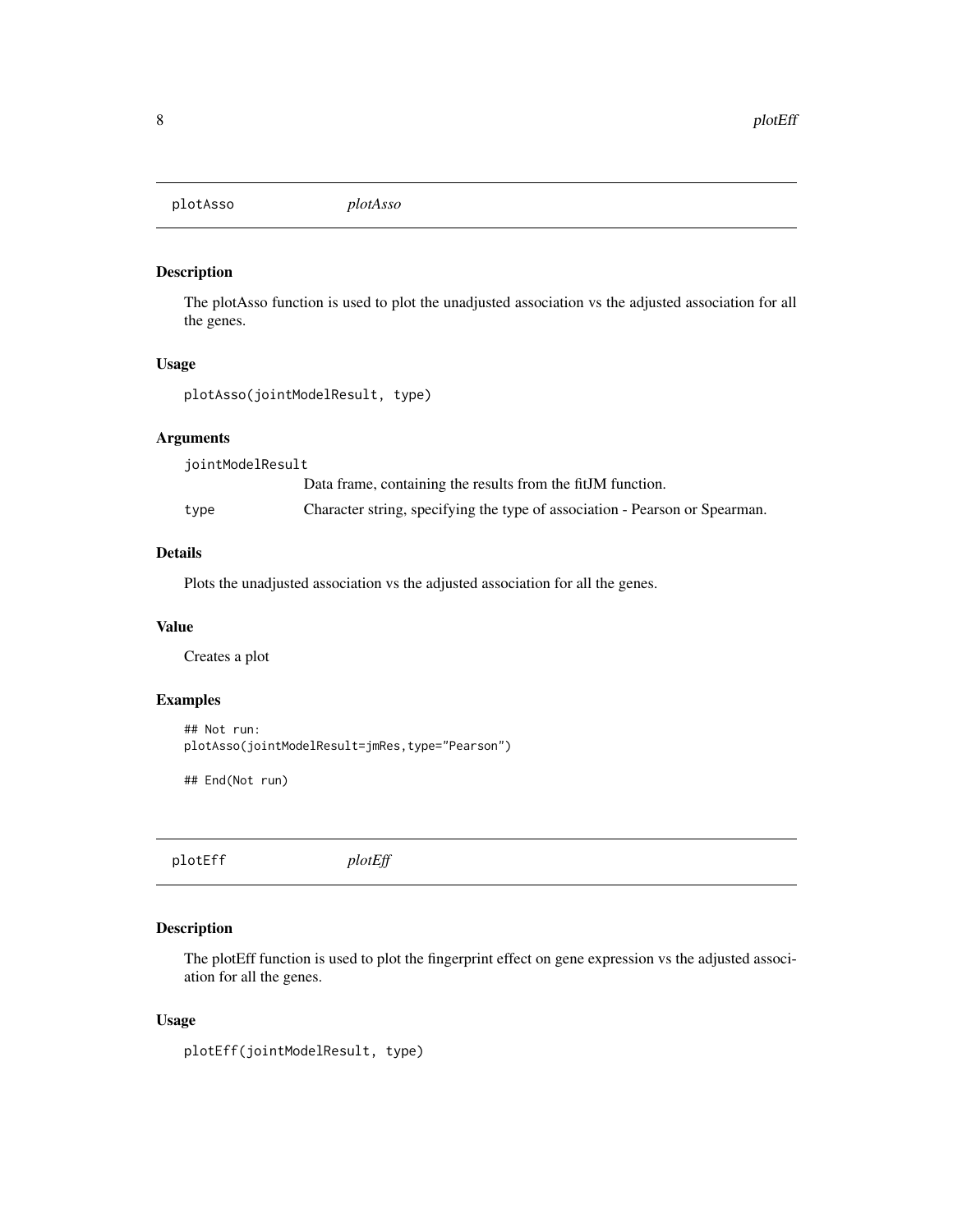#### <span id="page-8-0"></span>sampleData 9

#### Arguments

| iointModelResult |                                                                             |
|------------------|-----------------------------------------------------------------------------|
|                  | Data frame, containing the results from the fitJM function.                 |
| type             | Character string, specifying the type of association - Pearson or Spearman. |

#### Details

Plots the fingerprint effect on gene expression vs the specified type of adjusted association for all the genes.

#### Value

Creates a plot

#### Examples

```
## Not run:
plotEff(jointModelResult=jmRes,type="Pearson")
```
## End(Not run)

sampleData *Sample Data Example*

#### Description

sample\_data; Sample data included in the package. Gene expression data for 500 genes and 20 compounds and data on bio-activity and fingerprint feature.

#### Usage

data(sampleData)

#### Format

The format is: List containing one gene expression data matrix, one vector each on bio-activity and fingerprint feature data, respectively.

#### Examples

```
data(sampleData)
gene_mx <- sample_data[[1]]
activity <- sample_data[[2]]
fp <- sample_data[[3]]
```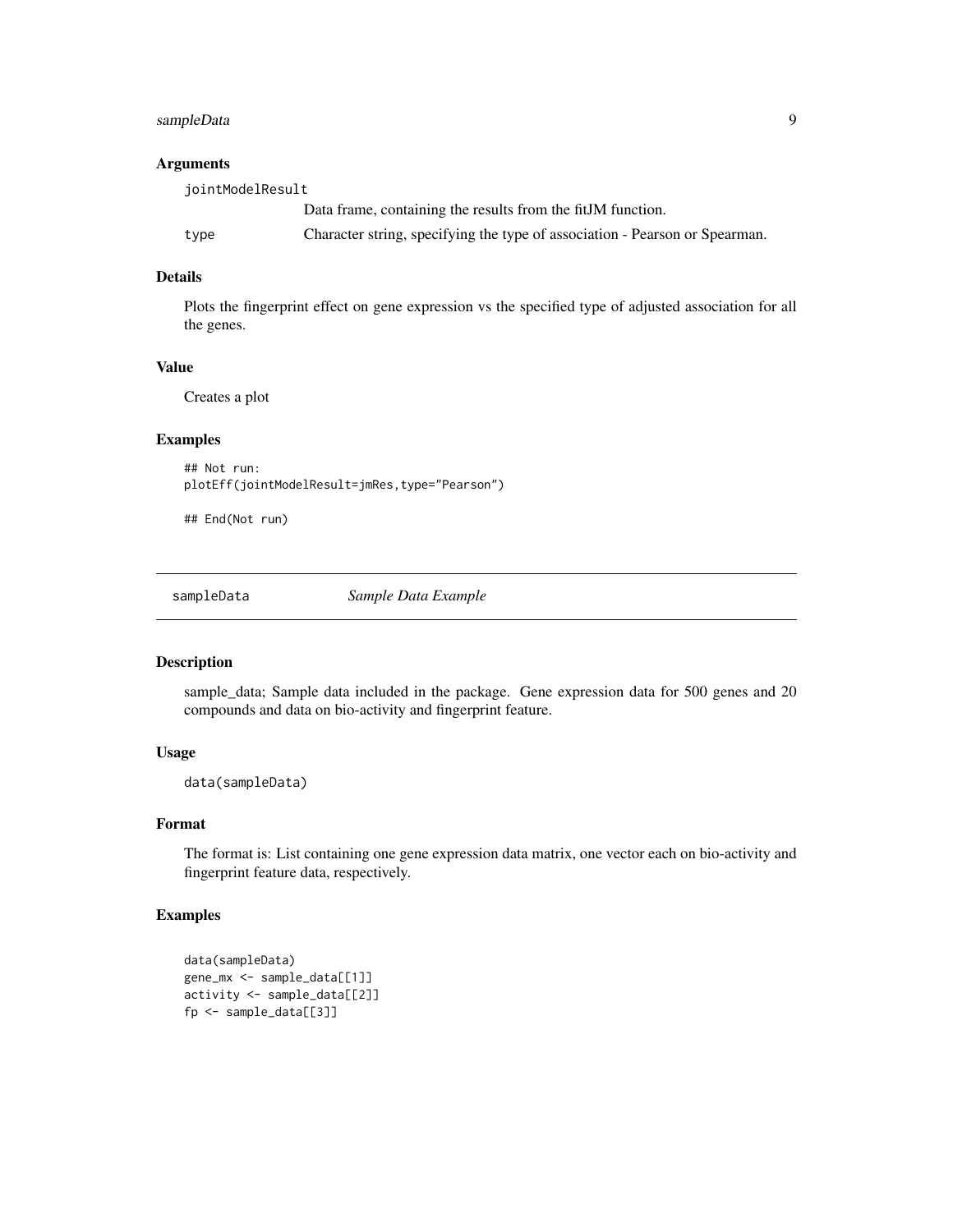<span id="page-9-0"></span>topkGenes *topkGenes*

#### Description

The topkGenes function is to identify the top genes based on different criteria.

#### Usage

```
topkGenes(jointModelResult, subset_type, ranking, k = 10, sigLevel = 0.01)
```
#### Arguments

jointModelResult

Data frame, containing the results from the fitJM function.

| subset_type | Character string to specify the set of genes. It can have four values: "Effect"<br>for only differentially expressed genes, "Correlation" for only correlated genes,<br>"Effect and Correlation" for genes which are both differentially expressed $\&$<br>correlated and "Other" for the genes which are neither differentially expressed<br>nor correlated. |
|-------------|---------------------------------------------------------------------------------------------------------------------------------------------------------------------------------------------------------------------------------------------------------------------------------------------------------------------------------------------------------------|
| ranking     | Character string, specifying one of the columns of the jointModelResult data<br>frame, based on the genes will be ranked within the selected subset.                                                                                                                                                                                                          |
| k           | Integer, specifying the number of genes, to be returned from the list of top genes.<br>Default is 10.                                                                                                                                                                                                                                                         |
| sigLevel    | Numeric between 0 and 1, specifying the level of significance, used to select the<br>subset of genes.                                                                                                                                                                                                                                                         |

#### Details

Returned data frame contains 6 columns, named as "Genes","FP-Effect", "p-adj(Effect)", "Unadj.Asso.","Adj.Asso.", "p-adj(Adj.Asso.)".

#### Value

A data frame containing top k genes according to the specified criteria from the specified set of genes.

#### Examples

```
## Not run:
topkGenes(jointModelResult=jmRes,subset_type="Effect",ranking="Pearson",k=10,sigLevel = 0.05)
```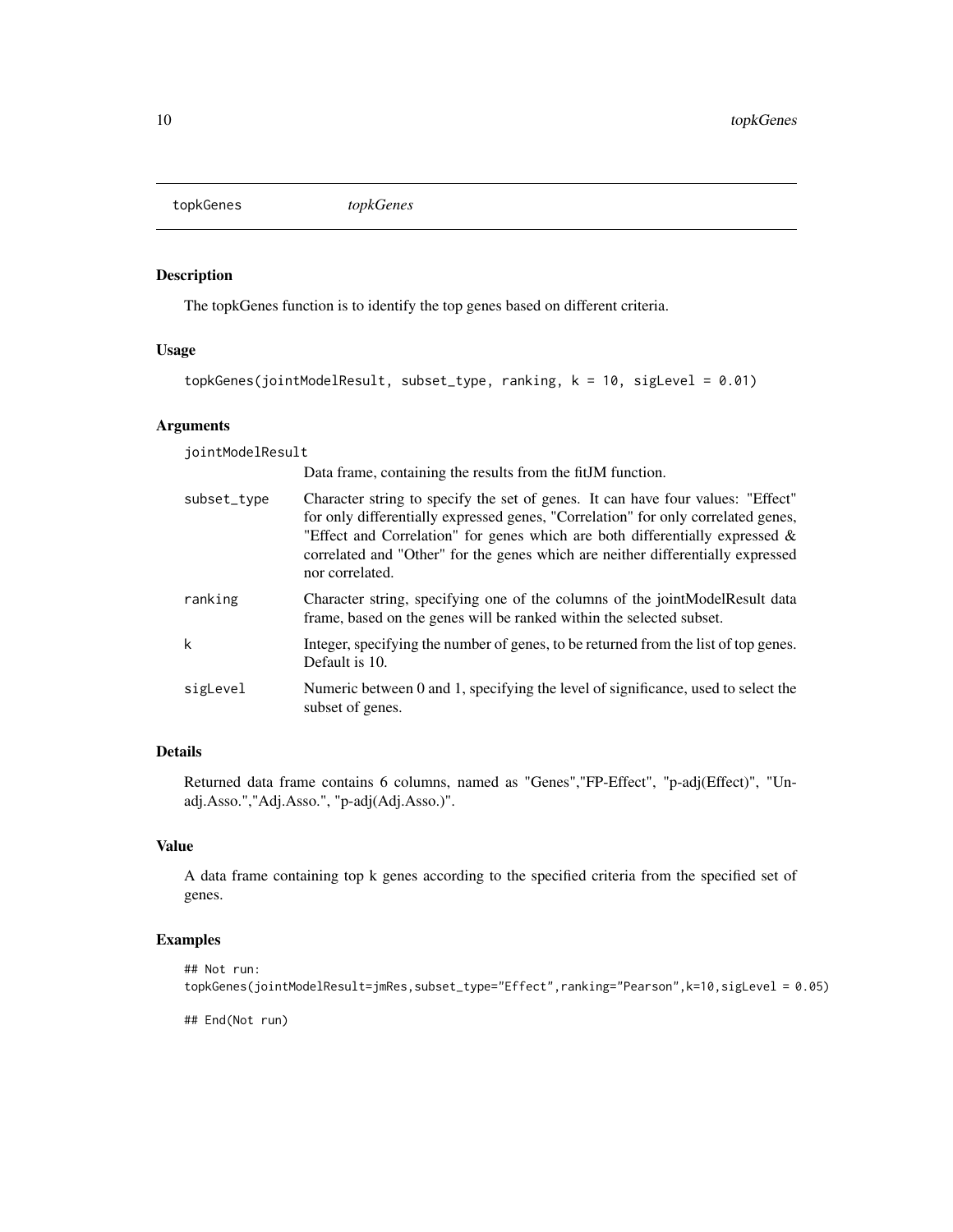<span id="page-10-0"></span>

#### Description

The volcano function produces the volcano plot for logratio / fp-effect vs corresponding p-values.

#### Usage

```
volcano(x, pValue, pointLabels, topPValues = 10, topXvalues = 10,
  smoothScatter = TRUE, xlab = NULL, ylab = NULL, main = NULL,
 newpage = TRUE, additionalPointsToLabel = NULL,
  additionalLabelColor = "red", dir = TRUE)
```
#### Arguments

| X.                      | Numeric vector of logratios or covariate effect values to be plotted.                                                            |
|-------------------------|----------------------------------------------------------------------------------------------------------------------------------|
| pValue                  | Numeric vector of corresponding p-values obtained from some statistical test.                                                    |
| pointLabels             | Character vector providing the texts for the points to be labelled in the plot.                                                  |
| topPValues              | Number of top p-values to be labelled. Default value is 10.                                                                      |
| topXvalues              | Number of top logratios or covariate effect values to be labelled. Default value<br>is $10$ .                                    |
| smoothScatter           | Logical parameter to decide if a smooth plot is expected or not. Default is<br>TRUE.                                             |
| xlab                    | Text for the x-axis of the plot. Default is NULL.                                                                                |
| ylab                    | Text for the y-axis of the plot. Default is NULL.                                                                                |
| main                    | Text for the main title of the plot. Default is NULL.                                                                            |
| newpage                 | Logical parameter                                                                                                                |
| additionalPointsToLabel |                                                                                                                                  |
|                         | Set of points other than the top values to be labelled in the plot. Default is<br>NULL.                                          |
| additionalLabelColor    |                                                                                                                                  |
|                         | Colour of the additionally labelled points. Default colour is red.                                                               |
| dir                     | Logical parameter deciding if the top values should be in decreasing (= TRUE)<br>or increasing (= FALSE) order. Default is TRUE. |

#### Details

Creates a plot which looks like a volcano with the interesting points labelled within the plot.

#### Value

A plot which looks like a volcano.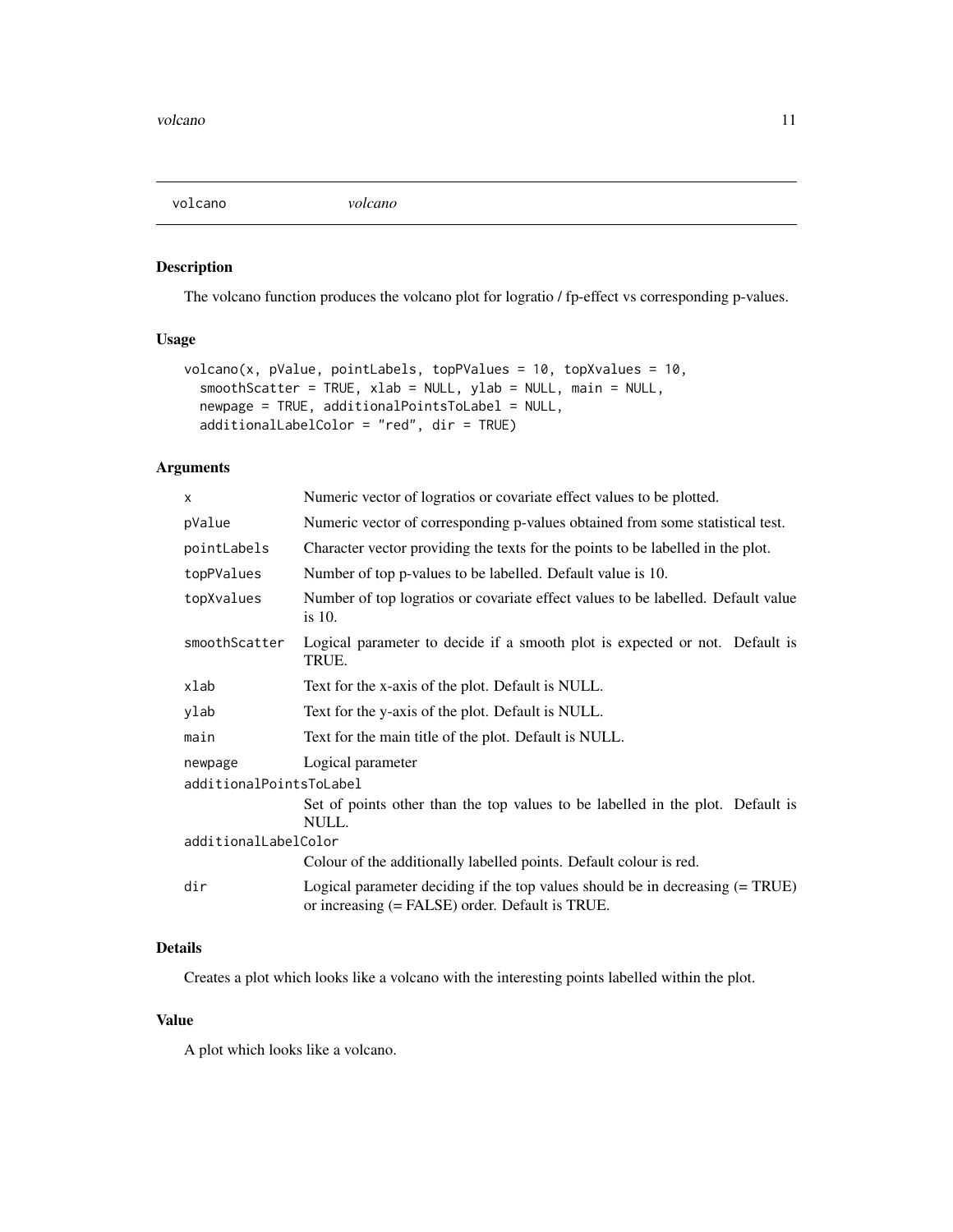#### Examples

```
## Not run:
volcano(x=jmRes$CovEffect1,pValue=jmRes$rawP1,pointLabels=rownames(jmRes),
topPValues = 10, topXvalues = 10,xlab="FP Effect (alpha)",ylab="-log(p-values)")
```